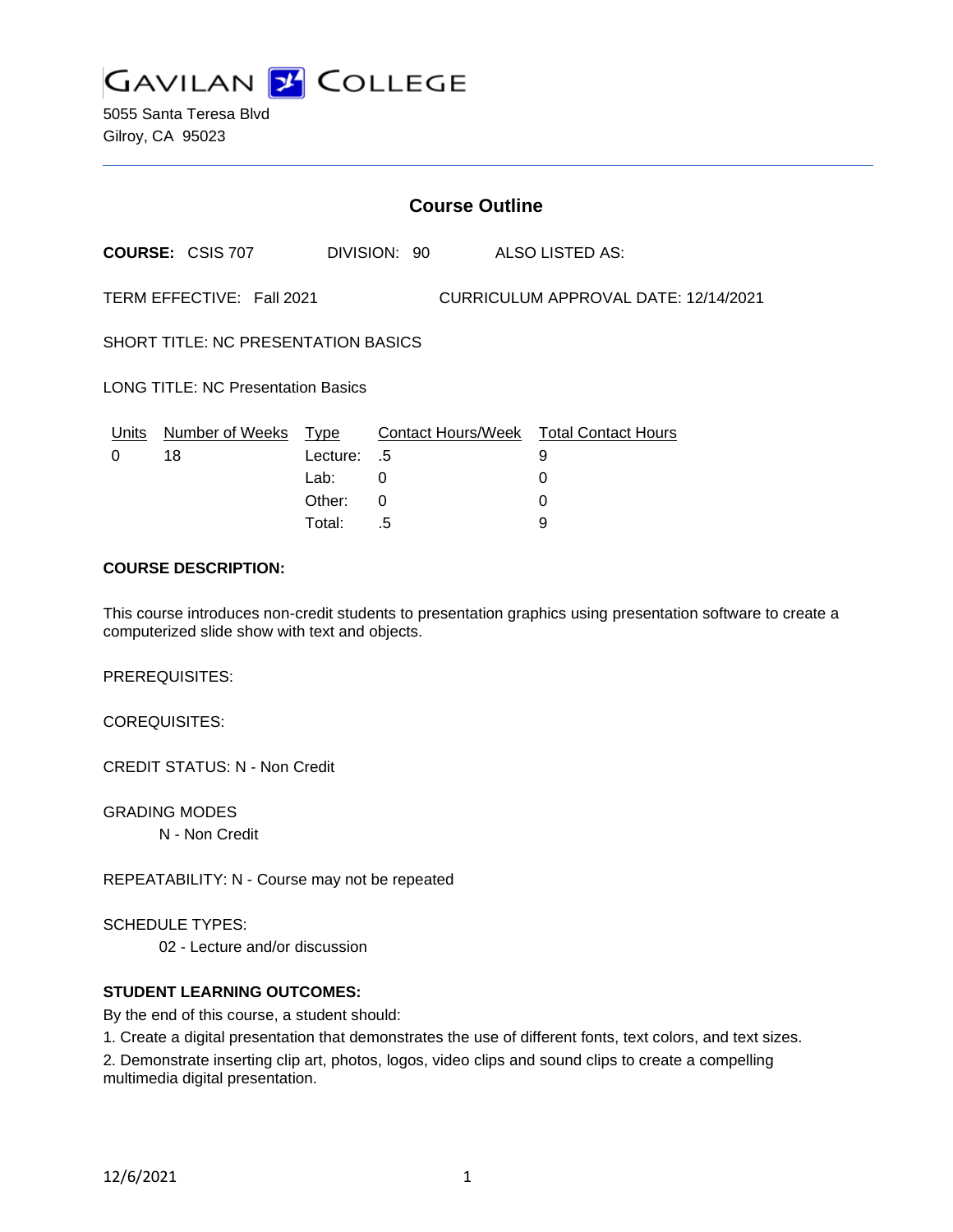## **COURSE OBJECTIVES:**

By the end of this course, a student should:

1. Utilize basic computer skills and presentation software functions to modify and enhance a digital presentation.

2. Utilize basic computer skills and presentation software to plan and create a digital presentation.

## **CONTENT, STUDENT PERFORMANCE OBJECTIVES, OUT-OF-CLASS ASSIGNMENTS**

Curriculum Approval Date: 12/14/2021 1 Hour Content: Creating a Presentation. Getting Started with presentation software. Choosing the Best Method to Start a Presentation. Creating a Presentation Using Suggested Content. Browsing Through a Presentation. Editing Text in a Presentation. Viewing a Presentation. Getting Help Using Presentation Software. 1 Hour Content: Working with a Presentation. Creating a Presentation Using a Design Template. Entering Text in a Slide. Creating a New Slide. Inserting Slides from Other Presentations. Rearranging Slides in a Presentation . Entering Speaker Notes. Creating a Folder to Store a Presentation. 1 Hour Content: Create a Presentation Using a Design Template. Edit, format, print, and save a Presentation. Performance objectives . Use three different ways to create a Presentation. Printing a Presentation. Working with an Existing Presentation. 1 Hour Content: Adding a Header and a Footer. Choosing the Right Print Settings. Previewing a Presentation. Printing a Presentation. Outlining Your Ideas. Creating a Blank Presentation. Entering Text in an Outline. Inserting an Outline from a word processing program. 1 Hour Content: Deleting and Rearranging Slides, Paragraphs, and Text. Formatting Text in an Outline. Sending an Outline or Notes to a Word Processor.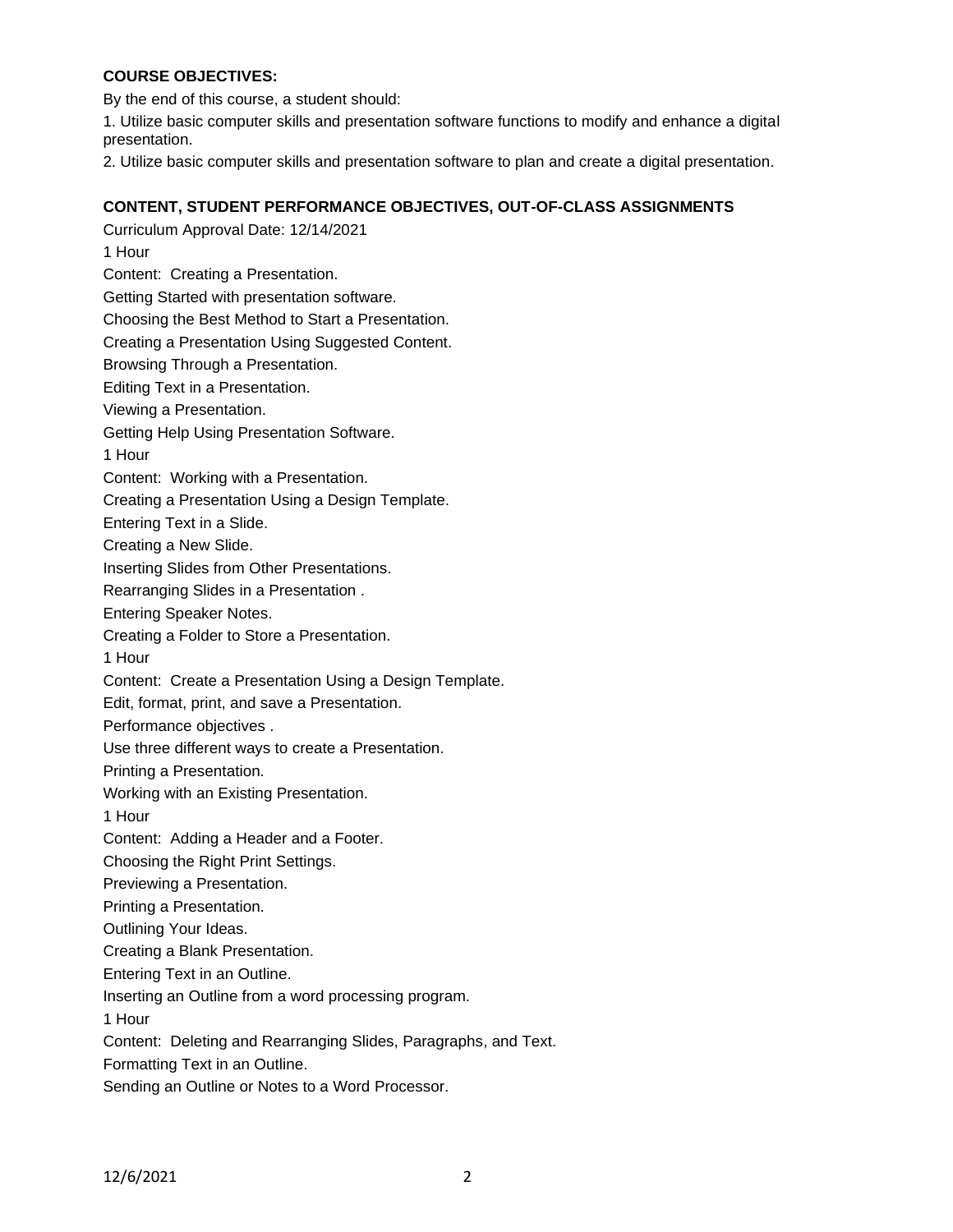1 Hour Content: Adding and Modifying Slide Text. Adding and Moving Text on Slides. Changing Text Alignment and Spacing. Finding and Replacing Text and Fonts . Correcting Text While Typing. 1 Hour Content: Checking Spelling and Presentation Styles. Applying and Modifying Design Templates. Applying a Design Template to a Presentation. Making Your Presentation Look Consistent. Formatting Master Text and Bullets. Saving a Presentation as a Design Template. Viewing and Changing Presentation Colors. 1 Hour Content: Creating a Color Scheme. Adding Colors to a Presentation. Adding and Modifying a Slide Background. Add and modify text, using different alignment, spacing, and fonts. Set up and modify Design Template for a Presentation. Add colors, bullets and master text for a Design Template. 1 Hour Content: Setting Up and Delivering a Slide Show. Animating a Slide During a Slide Show. Adding Transition Effects Between Slides. Creating and Editing a Custom Show. Delivering a Slide Show. Taking Notes During a Slide Show. Creating a Multimedia Presentation. Inserting Sounds and Movies. Playing Sounds and Movies in a Slide Show. Adding Slide Timings.

# **METHODS OF INSTRUCTION:**

Lecture, demonstration, hands-on presentation software lab.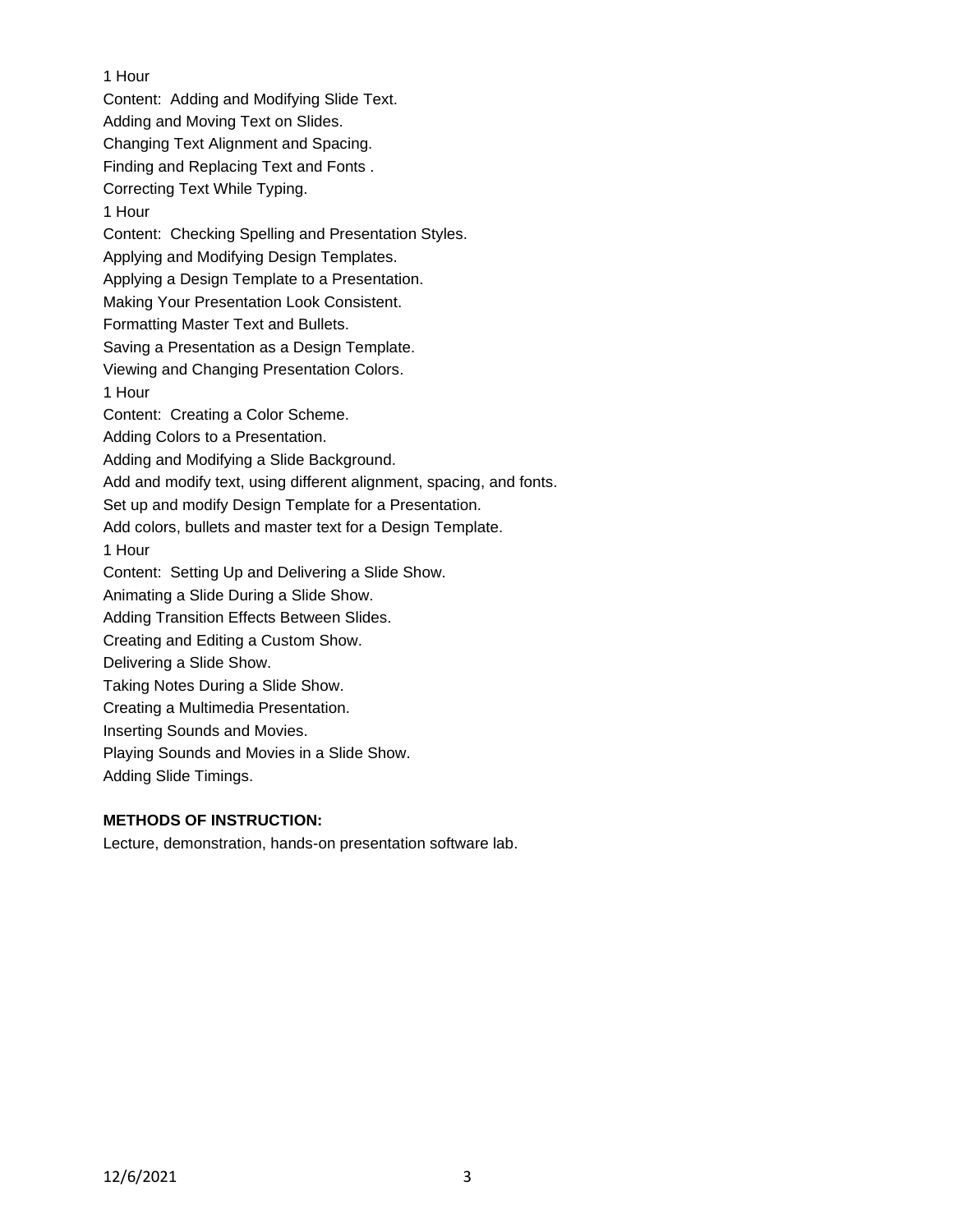## **METHODS OF EVALUATION:**

Objective examinations Evaluation Percent 20 Evaluation Description Class project.

Problem-solving assignments Evaluation Percent 30 Evaluation Description Class projects.

Skill demonstrations Evaluation Percent 50 Evaluation Description Class performances.

# **REPRESENTATIVE TEXTBOOKS:**

Students will be provided with Instructor-developed materials for this course.